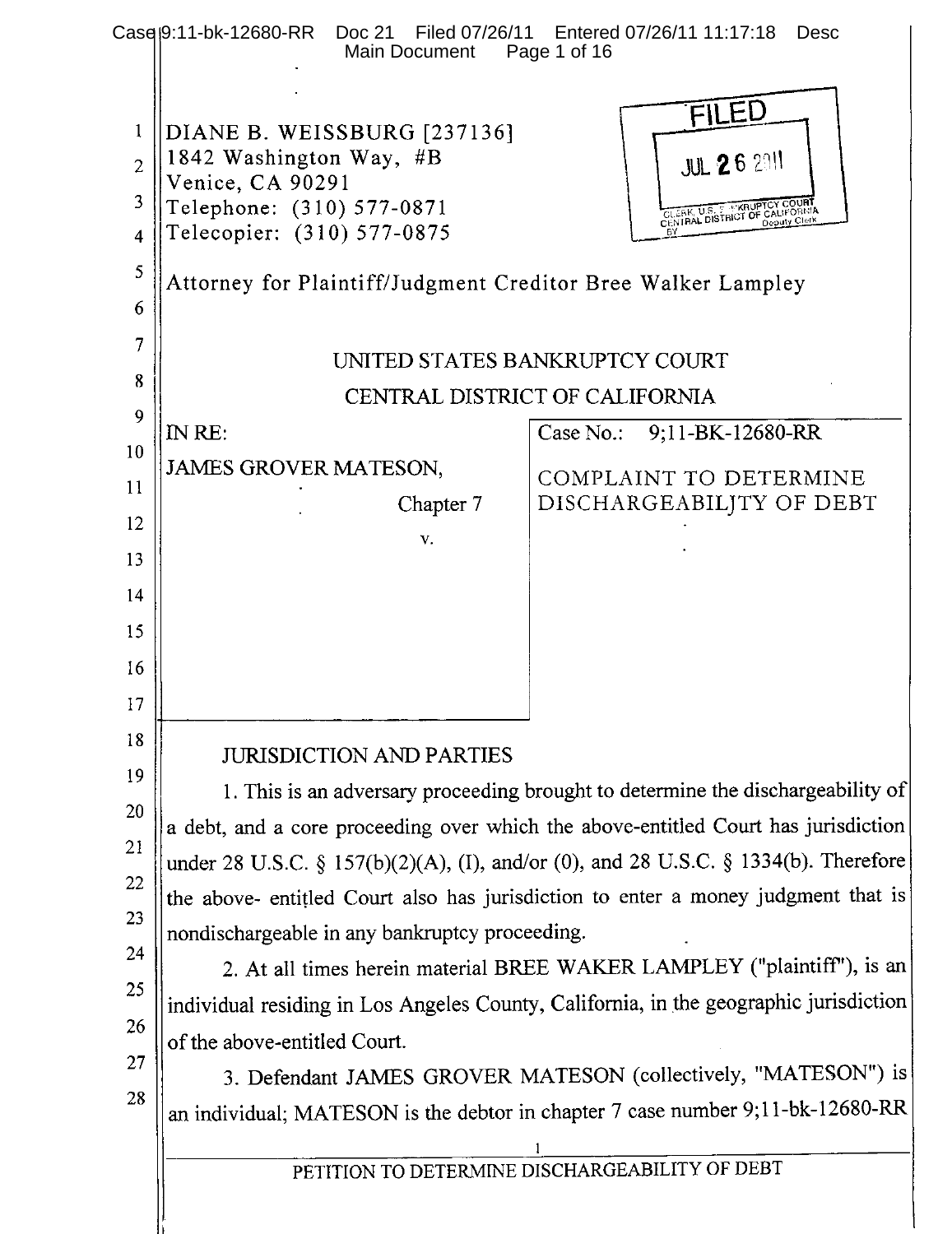filed in the Santa Barbara Division of the above-entitled Court on or about June 6,  $\mathbf{1}$  $\overline{2}$ 2011. At all times herein material MATESON resides in the City of Santa Barbara, 3 California, in the geographic jurisdiction of the above-entitled Court.

4

5

6

 $\overline{7}$ 

8

4. ALAN CRUTCHFIELD, (collectively "CRUTCHFIELD") is the debtor in chapter 7 case number 9;11-bk-12679-RR filed in the Santa Barbara Division of the above-entitled Court on or about June 6, 2011. At all times herein material CRUTCHFIELD resides in the City of Santa Barbara, California, in the geographic jurisdiction of the above-entitled Court.

9 5. IMVERSE ASIA INC., by ALAN CRUTCHFIELD, PRESIDENT, 10 (collectively "IMVERSE ASIA") is a Corporation doing business in Santa Barbara  $11$ California. At all times herein material CRUTCHFIELD resides in the City of Santa 12 Barbara, California, in the geographic jurisdiction of the above-entitled Court.

13

FIRST CLAIM FOR RELIEF

14 6. Plaintiff repeats, realleges, and incorporate herein by reference, each and every allegation contained in paragraphs 1-5, inclusive, hereinabove, as though set 15 16 forth in full.

7. Plaintiff sued MATESON, and additional Defendants, for Fraud and Breach 17 of Written Contract, in Santa Barbara Superior Court action number 13440456 18 entitled Bree Walker; v. IMVERSE ASIA INC., by ALAN CRUTCHFIELD, 19 PRESIDENT, ALAN CRUTCHFIELD, DEFENDANT, AND JAMES MATESON, 20 DEFENDANT; and DOES 1-100. ("Superior Court action"). 21

That Superior Court action was based on Defendants' ongoing "Ponzi 22 8. Scheme" and with Defendants' and each of them deliberately intending to defraud 23 Plaintiff by obtaining money from Plaintiff based on a personal loan to Defendants; 24 and Defendants' and each of them, had no intent to ever repay the loan. 25

9. On January 14, 2011, the first scheduled day of trial, Defendants and each 26 of them, entered into a delayed stipulated Court supervised judgment with Plaintiff. 27

28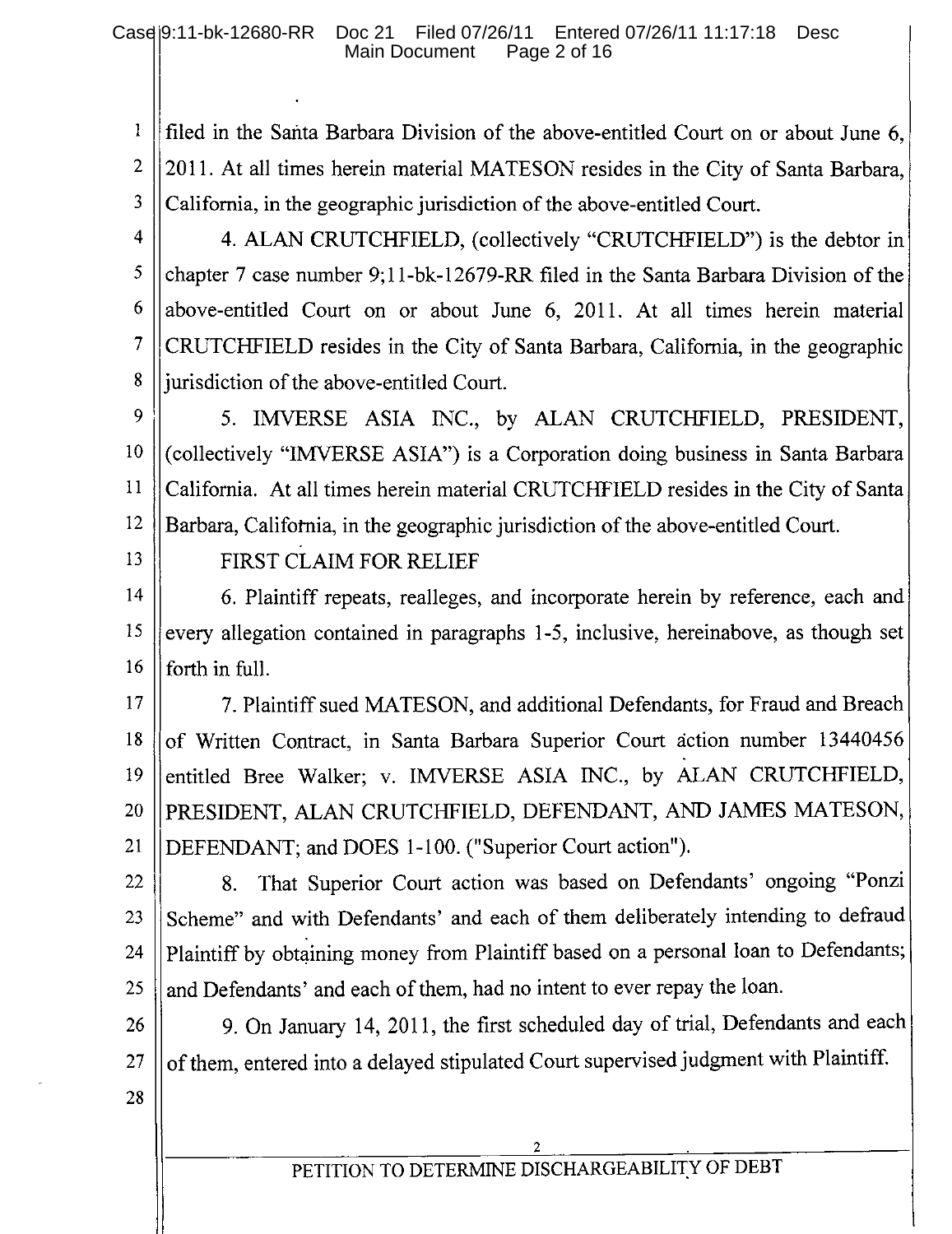$\mathbf{1}$ 10. The terms of the settlement agreement entered into by BREE WALKER  $\overline{2}$ LAMPLEY and IMVERSE ASIA INC., by ALAN CRUTCHFIELD, PRESIDENT,  $\overline{3}$ ALAN CRUTCHFIELD, DEFENDANT, AND JAMES MATESON, DEFENDANT  $\overline{4}$ on January 14, 2011 was a Court supervised delayed money judgment for 5 \$270,000.00 plus interest and was entered in favor of plaintiff, jointly and severally, 6 and against defendants, and each of them.

 $\overline{7}$ 11. The terms of the settlement entered into by BREE WALKER LAMPLEY 8 and IMVERSE ASIA INC., by ALAN CRUTCHFIELD, PRESIDENT, ALAN 9 CRUTCHFIELD, DEFENDANT, AND JAMES MATESON, DEFENDANT on 10 January 14, 2011, specifically required that the debt of \$270,000.00 was due and  $11$ payable to PLAINTIFF in 90 days, but not later than 180 days if certain conditions  $12$ were met. If the conditions were not met, the debt was immediately due and 13 payable April 18, 2011.

14 12. The terms of the settlement entered into by BREE WALKER LAMPLEY 15 and IMVERSE ASIA INC., by ALAN CRUTCHFIELD, PRESIDENT, ALAN 16 CRUTCHFIELD, DEFENDANT, AND JAMES MATESON, DEFENDANT on 17 January 14, 2011, required that the judgment against all Defendants, was to be joint 18 and several and the debt was not dischargeable in Bankruptcy Court pursuant to 11 19 U.S.C. 523, et al, based on the conduct of the Defendants.

13. Plaintiff's said judgment against JAMES GROVER MATESON, 20 IMVERSE ASIA, INC., AND ALAN CRUTCHFIELD in the Superior Court action 21 is unsatisfied; through July 25, 2011. JAMES GROVER MATESON, IMVERSE 22 ASIA, INC., AND ALAN CRUTCHFIELD judgment debt to plaintiff for principal, 23 pre-judgment and post-judgment interest, pre-judgment costs, and post-judgment 24 costs, totals \$270,000.00. 25

14. Plaintiff is informed and believe, and thereon allege, that JAMES 26 GROVER MATESON, IMVERSE ASIA, INC., AND ALAN CRUTCHFIELDS' 27 acts and conduct that led to the entry of said judgment against them, jointly and 28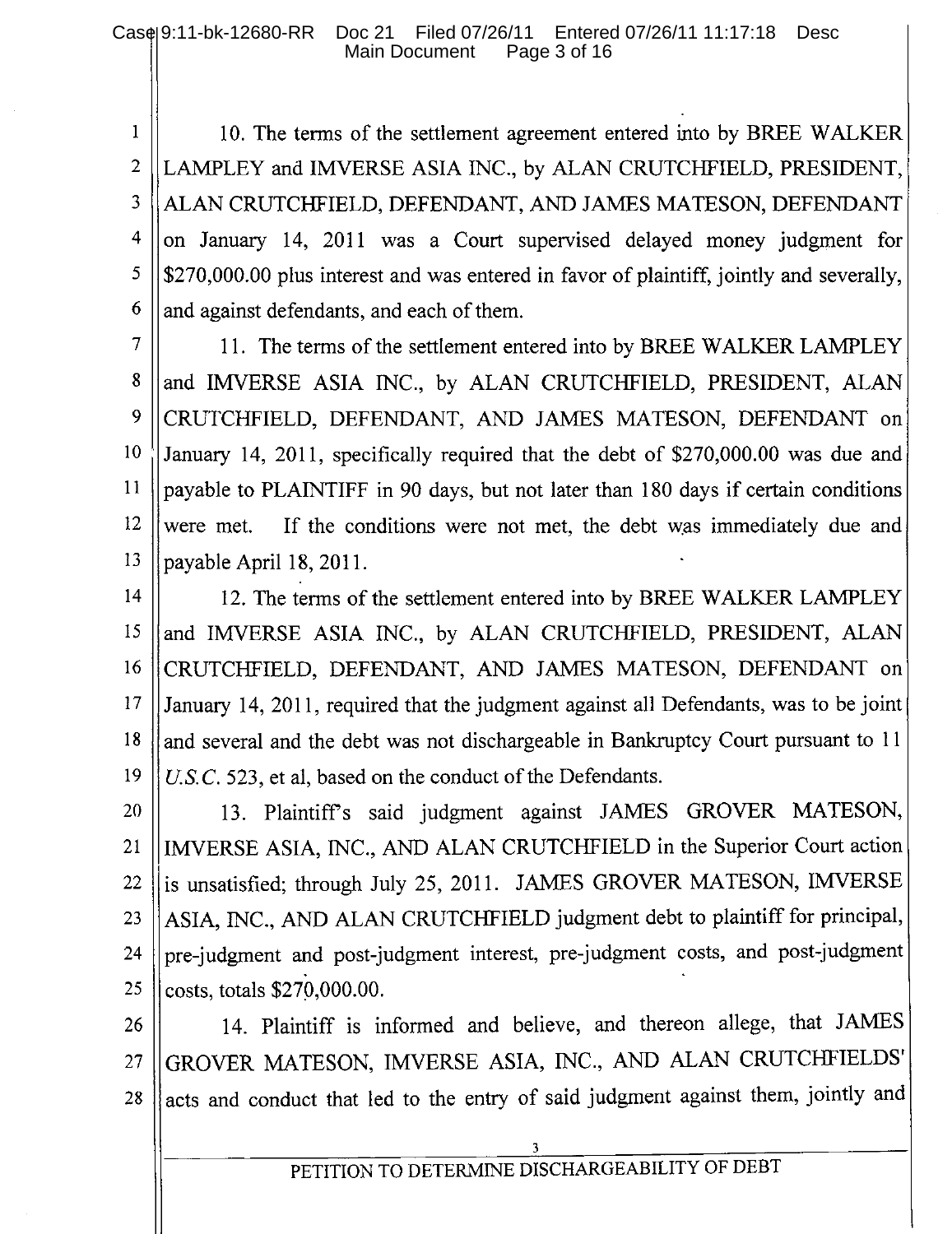$\mathbf{1}$ severely in the Superior Court action were and are will ful and malicious injury to the  $\overline{2}$ person and/or property of each of the plaintiffs within the meaning of 11 U.S.C. 3 §523(a)(6), therefore JAMES GROVER MATESON, IMVERSE ASIA, INC., AND  $\overline{\mathbf{4}}$ ALAN CRUTCHFIELD said \$270,000.00 judgment debt to plaintiff is 5 nondischargeable in bankruptcy.

6

15. On June 7, 2011, PLAINTIFF requested the Court Honorable Thomas  $\overline{7}$ Anderle, Department 5, Santa Barbara Superior Court, enter judgment against 8 defendants, jointly and severely for \$270,000.00.

9 16. Plaintiff was informed at that June 7, 2011 hearing that Defendants' 10 JAMES GROVER MATESON, AND ALAN CRUTCHFIELD filed for Bankruptcy 11 on June 6, 2011.

12 17. The terms of the settlement entered into by BREE WALKER LAMPLEY 13 and IMVERSE ASIA INC., by ALAN CRUTCHFIELD, PRESIDENT, ALAN  $14$ CRUTCHFIELD, DEFENDANT, AND JAMES MATESON, DEFENDANT on January 14, 2011 at Santa Barbara, California, a copy of which is attached as Exhibit 15 16 "1" and incorporated herein by reference

18. The terms of the settlement entered into by BREE WALKER LAMPLEY 17 and IMVERSE ASIA INC., by ALAN CRUTCHFIELD, PRESIDENT, ALAN 18 CRUTCHFIELD, DEFENDANT, AND JAMES MATESON, DEFENDANT on 19 January 14, 2011 at Santa Barbara, California, was read into the Court Record, in 20 open Court, a copy of which is attached as Exhibit "2" and incorporated herein by 21 22 reference.

WHEREFORE, Plaintiff BREE WALKER LAMPLEY, prays for judgment 23 against, ALAN CRUTCHFIELD, DEFENDANT, AND JAMES MATESON, 24 DEFENDANT, and each of them: 25

1. For this Court's order that the total principal, interest, and costs set forth in 26 the Judgment entered in favor of plaintiff and against defendant ALAN 27 CRUTCHFIELD, AND JAMES MATESON, DEFENDANT in Santa Barbara 28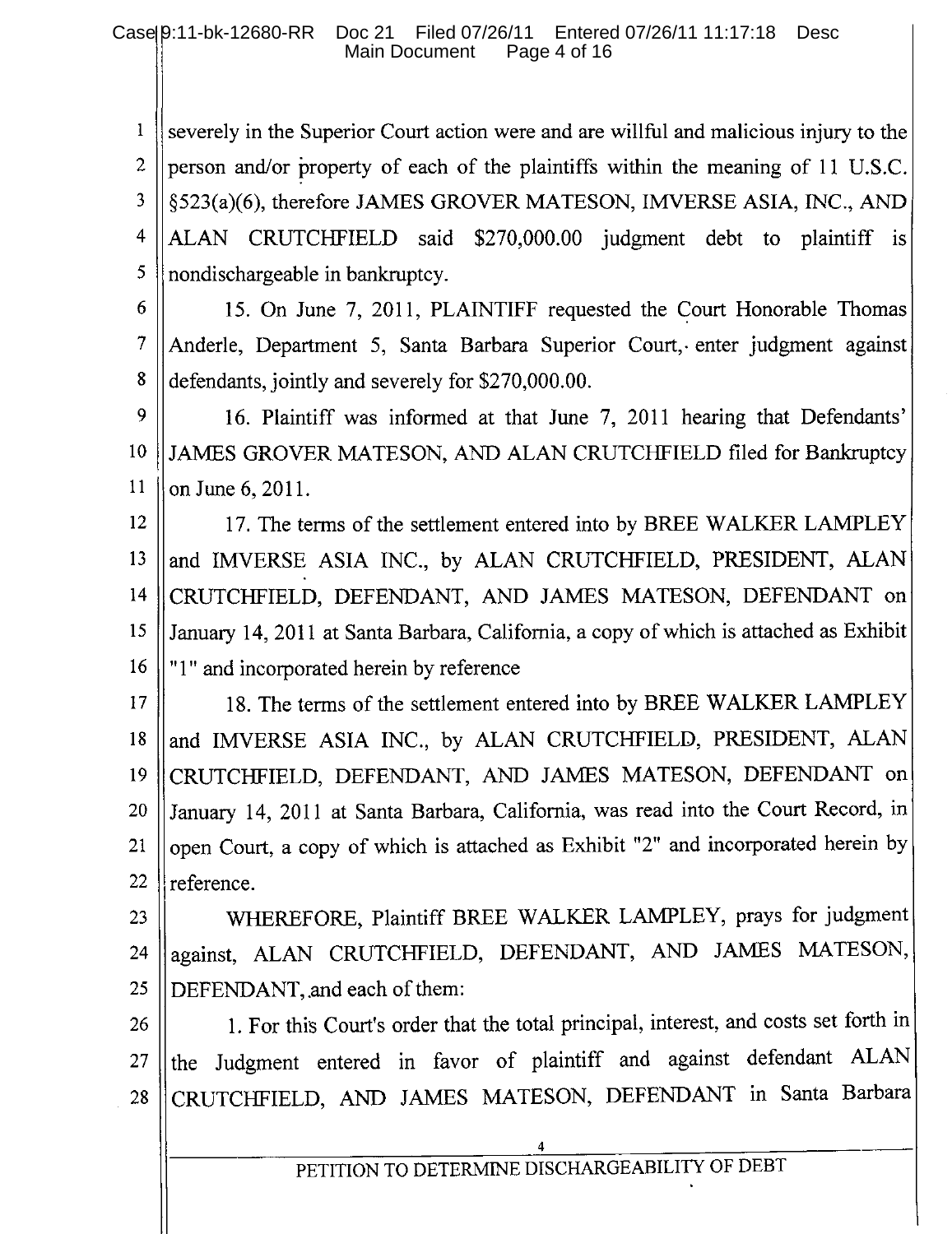|                    |  |  |  | <sup>1</sup> Superior Court case number 1340456, \$270,000.00, is nondischargeable in |  |
|--------------------|--|--|--|---------------------------------------------------------------------------------------|--|
| 2 $\ $ bankruptcy; |  |  |  |                                                                                       |  |

 $\overline{3}$ 2. For this Court's order that all post- judgment interest on the said  $\overline{4}$ \$270,000.00 Judgment, and all post-judgment costs incurred to enforce that 5 Judgment under the laws of California through the June 20, 2011 filing of his 6 Chapter 7 cases 911-bk-12679-RR, and 911-bk-12680-RR a total of \$270,000.00, is nondischargeable in bankruptcy;

8 3. For post-judgment interest on \$270,000.00, at the federal maximum legal 9 rate from June 20, 2011 through entry of judgment herein, and for this Court's order 10 that all such sums are nondischargeable in bankruptcy;

11 4. For plaintiff's costs incurred herein, and for this Court's order that all such 12 sums are nondischargeable;

13 5. For entry of judgment in favor of BREE WALKER LAMPLEY and against CRUTCHFIELD,  $14$ MATESON, **AND ALAN** DEFENDANT, **JAMES** 15 DEFENDANT, and each of them:

16 Dated: July 26, 2011  $17$ 

18

19

20

21

22

23

24

25

26

27

28

 $^{\prime\prime\prime}$ 

111

 $^{\prime\prime\prime}$ 

WEISSBURG LAW FIRM

DIANE B. ATTORNEY FOR BREE WALKER LAMPLEY

PETITION TO DETERMINE DISCHARGEABILITY OF DEBT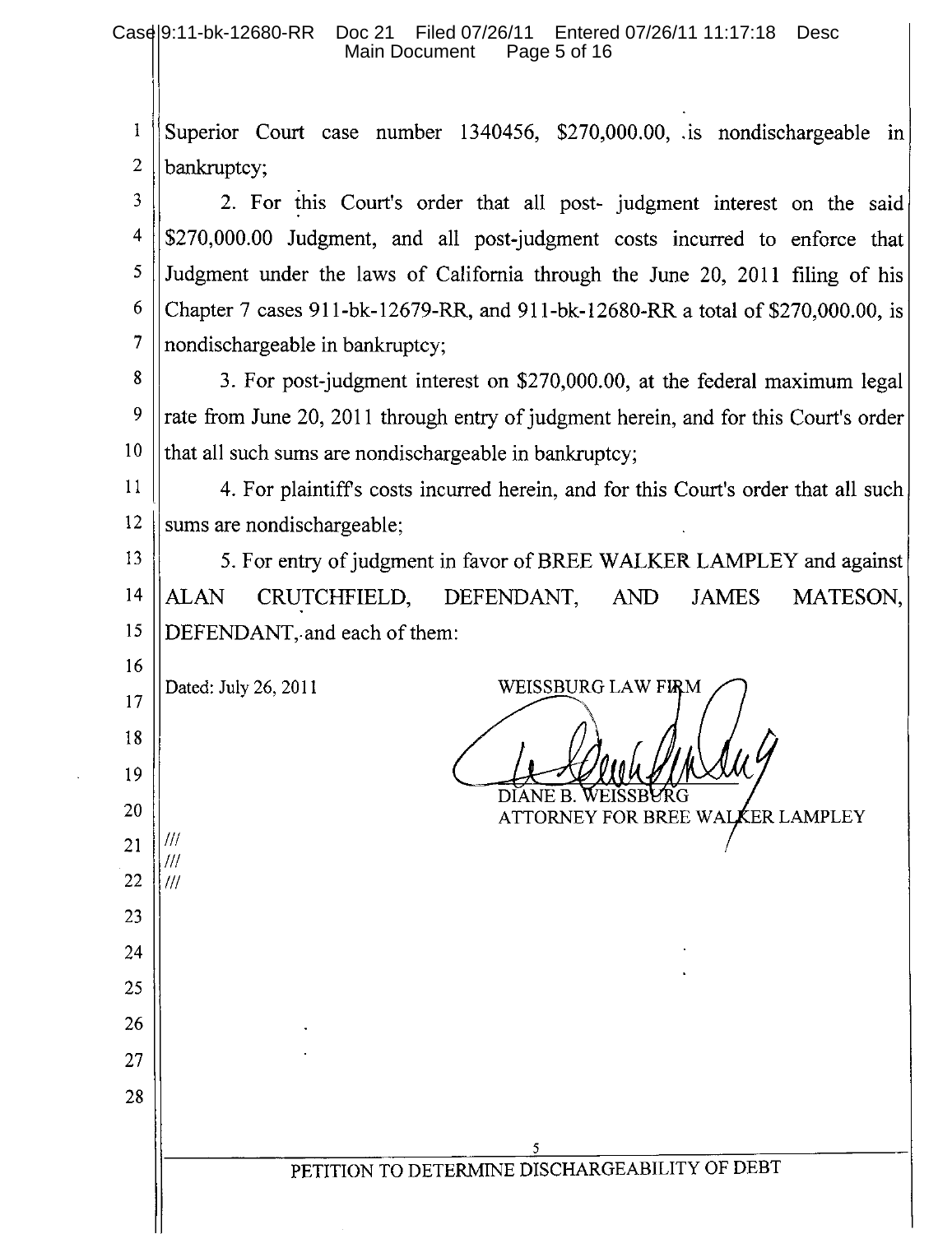IT IS ORDERED that an order shortening time for a hearing on Plaintiff's request for 1  $\overline{2}$ the Court to Order Judgment for Plaintiff BREE WALKER LAMPLEY against Defendants  $\overline{\mathbf{3}}$ IMVERSE ASIA INC., by ALAN CRUTCHFIELD, PRESIDENT, ALAN CRUTCHFIELD,  $\overline{4}$ DEFENDANT, AND JAMES MATESON, DEFENDANT, jointly and severally, pursuant to the  $\overline{\mathbf{S}}$ settlement agreement dated January 14, 2011, for \$247,000.00, plus attorney fees of \$22,000.00, 6  $\overline{7}$ and costs in the amount of \$1,100.00, plus 10% interest is hereby granted. Judgment for Plaintiff 8 BREE WALKER LAMPLEY against shall be entered against Defendants IMVERSE ASIA INC. 9 <del>CRUTCHFIELD, PRESIDENT, ALAN CRUTCHFIELD,</del>  $10$ ਨੀ\ਾੋ PURSUALT TO THE THE IN 14, 20  $11$ <del>DEPENDANT, joint</del> and severally pursuant to the January 14, 2011. settlement agreement.  $12$ 13 une 22 2011  $14$ Dated: 15 16 THOMAS P. ANDERLE JUDGE OF THE SUPERIOR COURT  $17$ 111 THOMAS P ANDERLE 18 /// 111 19 20  $21$ \* THE COURT RESERVES JURISIETION AS TO 22 REFENDANTS MATSON AND CLUTCHPIERS 14HUINE BREN 23 24 25 MAVE BEEN FILED IN THIS CARE INDICATION THAT 26 THE STATUS  $tUAS$ 27 Chape 18 28 10 EX-PARTE AND MOTION FORR ORDER FOR JUDGMENT FOR BREE WALKER LAMPLEY, PLAINTIFF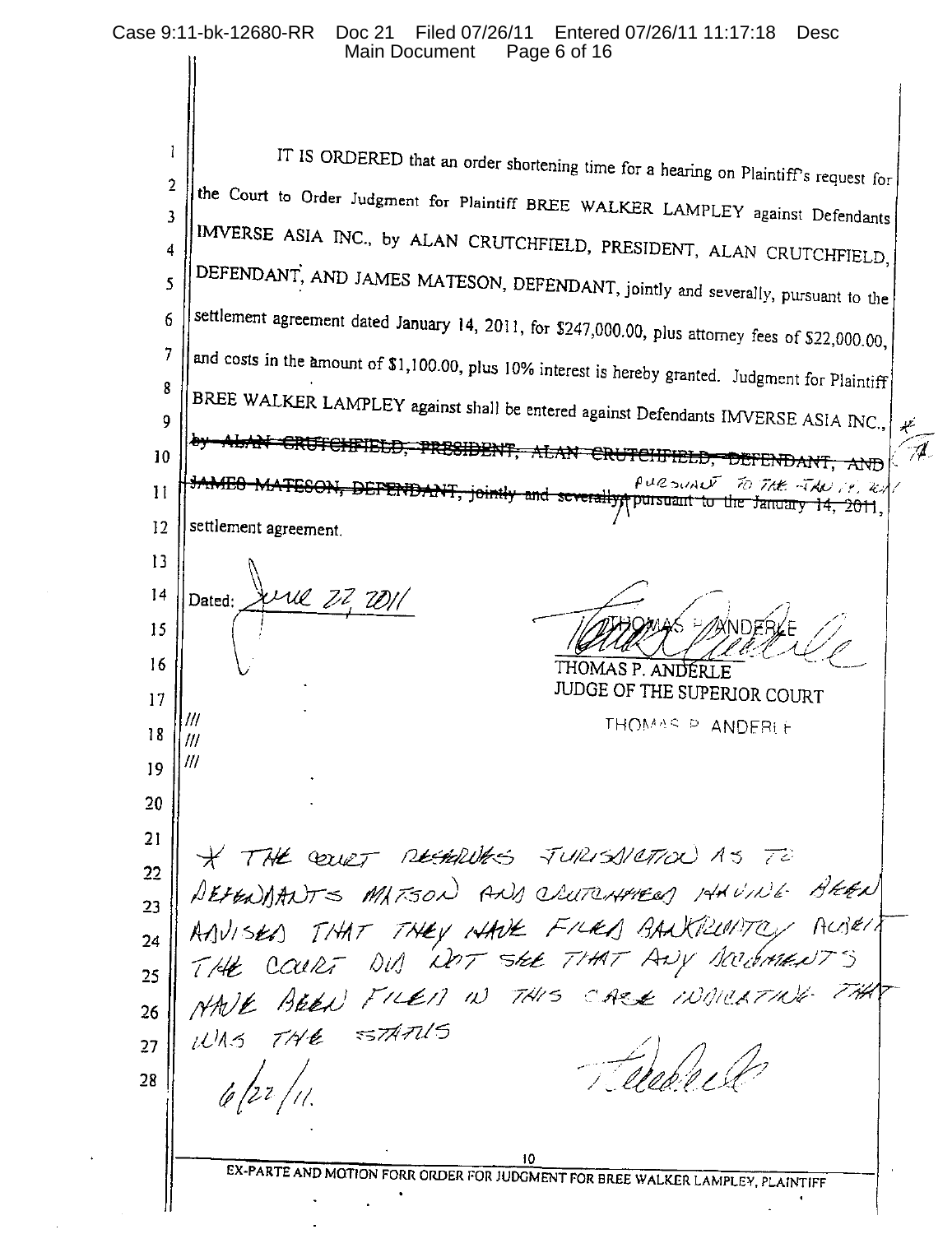## Case 9:11-bk-12680-RR Doc 21 Filed 07/26/11 Entered 07/26/11 11:17:18 Desc Main Document Page 7 of 16

 $\mathbf{r}$ 

 $\mathbf{1}$ SUPERIOR COURT OF THE STATE OF CALIFORNIA  $\overline{2}$ FOR THE COUNTY OF SANTA BARBARA 3  $--000- \overline{4}$ BREE WALKER,  $\lambda$ -1 5 Petitioner, -)  $6\overline{6}$  $-vs-$ Case No. 1340456  $\lambda$  $7<sup>1</sup>$ IMVERSE ASIA INC et al, 8  $\sim$ Respondents.  $\lambda$ \_\_\_\_\_\_\_\_\_\_\_\_\_\_\_\_\_ 9  $10<sub>1</sub>$ REPORTER'S TRANSCRIPT OF SETTLEMENT PROCEEDINGS  $11$ BEFORE HON. COLLEEN K. STERNE, JUDGE  $12<sup>°</sup>$ DEPARTMENT 5 SANTA BARBARA, CALIFORNIA  $13$ Friday, January 14, 2011  $14$ APPEARANCES: 15 For the Petitioner: DIANE WEISSBURG, ESQ  $16$  $17$ For the Respondent: JAMES MC KEE, ESQ. 18  $\mathcal{L}_{\mathcal{A}}$ 19 20  $\sim 10^{11}$  km  $^{-1}$  $\sim 100$  $21$ SHELLEY HOUCHENS, CSR, Reported by: 22 Official Reporter CSR. No. 13227  $23$ 24 25 26 27 28

 $\ddot{\phantom{a}}$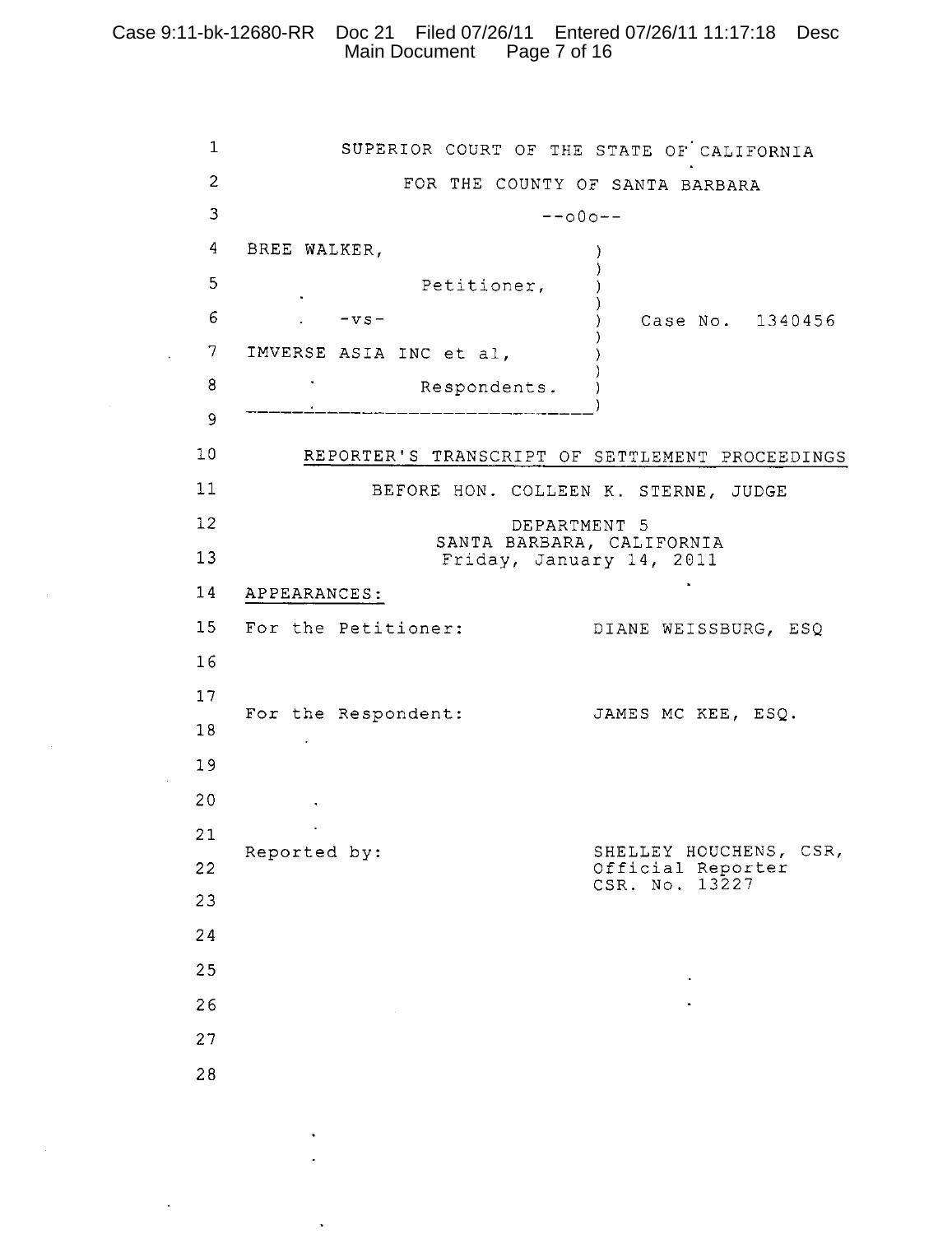#### Case 9:11-bk-12680-RR Doc 21 Filed 07/26/11 Entered 07/26/11 11:17:18 Desc Main Document Page 8 of 16

 $\mathbf{1}$ SANTA BARBARA, CALIFORNIA; FRIDAY, JANUARY 14, 2011;  $\overline{2}$ DEPARTMENT NO. 5 HON. COLLEEN K. STERNE, JUDGE  $3<sup>1</sup>$  $\overline{4}$ 5 6  $-000-$ 7 8 9 THE COURT: Case number 11, 13440456 Bree  $10$ Walker versus Imverse Asia Inc et al.  $11$ MS. WEISSBURG: Yes, your Honor, we do have  $12<sup>2</sup>$ a settlement thanks to the mediator. .  $13$ THE COURT: Who will recite the terms of the  $14$ settlement?  $15$ MS. WEISSBURG: Diane Weissburg on behalf of  $16$ Bree Walker, who is present in court.  $17$ MR. MC KEE: James McKee on behalf of 18 Imverse Asia Inc and Alan Crutchfield and James Matteson, defendants. 19 20 THE COURT: Go ahead, please.  $21$ MS. WEISSBURG: Thank you, your Honor. I'm 22 going to talk slowly for your benefit. 23 Your Honor, settlement of all claims pending 24 in this case has been resolved. If all terms of the  $25$ settlement agreement are met, then the plaintiff's 26 causes of action will be dismissed with prejudice based  $27$ on the following terms: One, defendants in each of them 28 agree to pay to the plaintiff a total of \$247 plus

 $\mathbf{1}$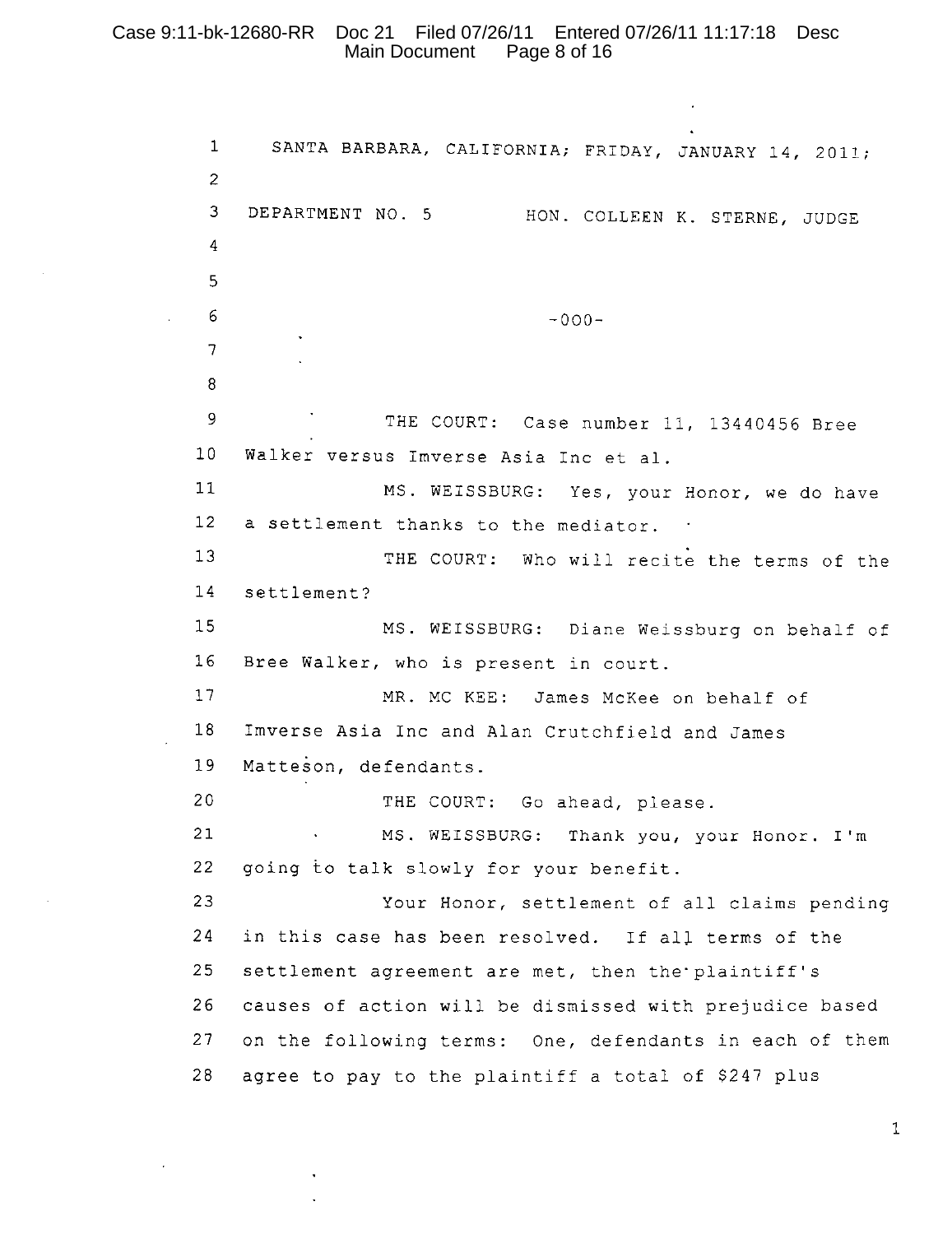#### Case 9:11-bk-12680-RR Doc 21 Filed 07/26/11 Entered 07/26/11 11:17:18 Desc Main Document Page 9 of 16

accrued interest -- \$247,000 plus accrued interest,  $\mathbf{1}$ attorney's fees and costs. That sum shall be paid in  $\overline{2}$ 3 90 days from today's date. In the event that \$50,000 is 4 paid by these defendants during the 90-day period, 5 credit shall be given for that amount against the total  $6 \overline{6}$ amount do you and it is agreed by the parties that the  $\overline{\mathcal{L}}$ date for filing any judgment will be stayed for an additional 30 days. Judgment will be joint in several 8 9 against all of defendants. In the event that the  $10$ balance due is not paid in 90 days plus the additional  $11$ 30 days, if the \$50,000 payment is made, the judgment  $12$ for \$247,000 plus interest at the current legal rate of  $13$ 10 percent attorney's fees and costs shall be filed and  $14$ shall become a judgment for full amount as set forth 15 here in jointly and severally against each defendant.

16 In the event that the defendants pay nothing  $17$ within the 90-day period judgment shall be entered under those terms and shall be filed by the plaintiff. This  $18$ 19 judgment cannot be discharged in bankruptcy court 20 because of the conduct of these defendants. And each of  $21$ them, pursuant to a title 11 U.S. Code Section 523, 22 accept the terms of the settlement agreement is 23 confidential and shall remain so.

24 THE COURT: And is there any understanding 25 of what the amount of the attorney's fees are, or is 26 that subject to  $-$ -

27 MS. WEISSBURG: It's subject to collection. 28 Right now your Honor, the attorneys fees are

 $\overline{2}$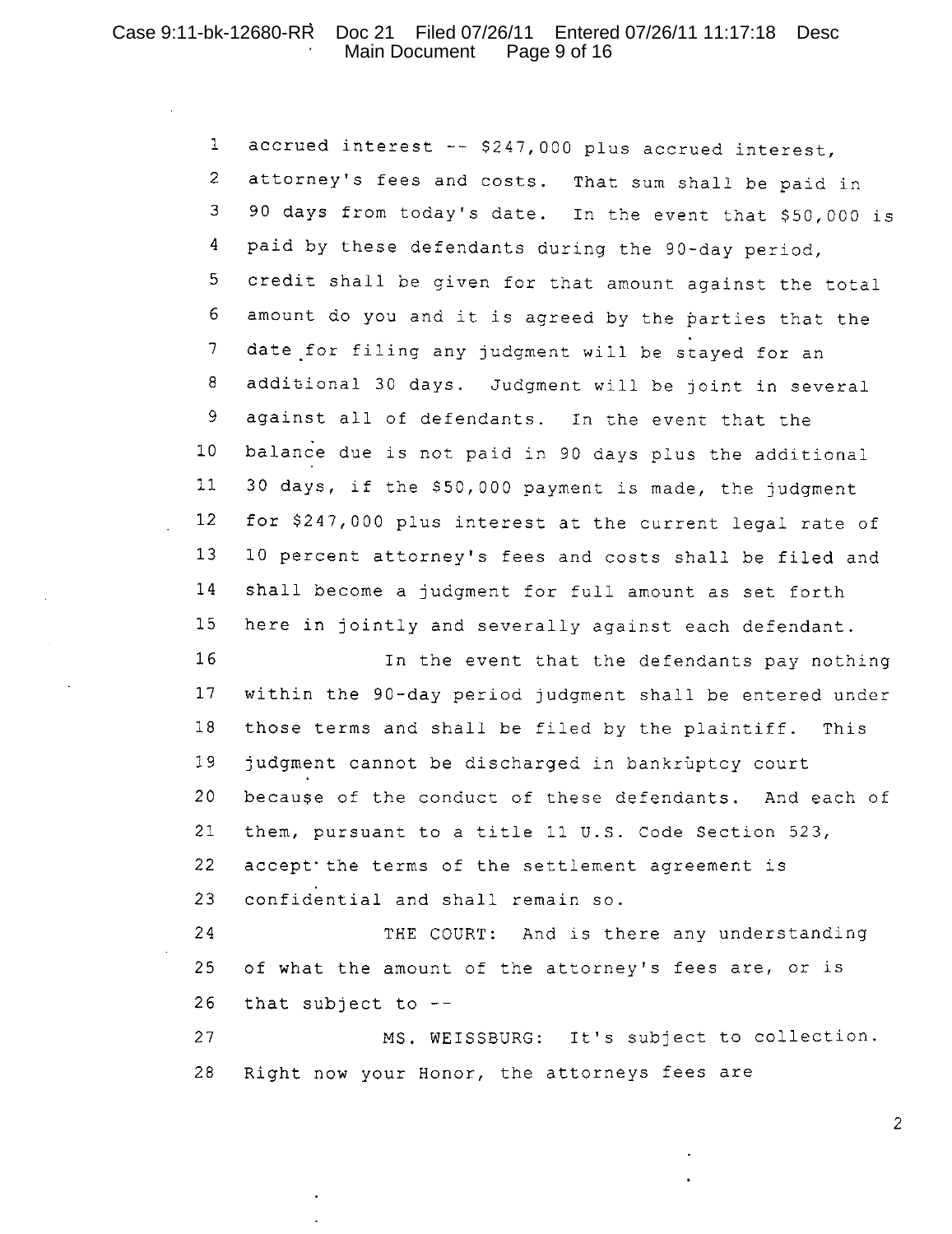#### Case 9:11-bk-12680-RR Doc 21 Filed 07/26/11 Entered 07/26/11 11:17:18 Desc Main Document Page 10 of 16

 $\mathbf{1}$ approximately \$22,000 since the inception of the case.  $\overline{2}$ And then it would be 10 percent interest based on  $\mathbf{3}$ statute in California from the date of the judgment instead of the date of the breach of the loan agreement.  $\overline{4}$ 5 THE COURT: Very well. Any other --6 MS. WEISSBURG: There would be costs  $\boldsymbol{7}$ approximately -- right now I believe it's \$1100, the  $\, 8$ original filings fees, service, things like that.  $\mathsf 9$ THE COURT: And Mr. McKee, anything else you  $10<sub>1</sub>$ want to add?  $11$ MR. MC KEE: Well I don't think our costs  $12<sup>2</sup>$ are -- no, nothing else.  $13$ THE COURT: Ms. Weissburg, if you'd inquire  $14$ of your client please. 15 MS. WEISSBURG: Thank you. You are Bree 16 Walker.  $17$ MS. WALKER: Yes, I am.  $18$ MS. WEISSBURG: And you loaned the 19 defendants Allen Cruthfield James Matteson and Imverse  $20<sub>o</sub>$ Asia \$247,000?  $21$ MS. WALKER: Correct. 22 MS. WEISSBURG: And do you agree to the 23 terms as I just recited them to the court? 24 MS. WALKER: I agree to these terms. THE COURT: And do you understand by 25 26 agreeing to these terms you'll never be able to come 27 back and seek any additional sum of money? 28 MS. WALKER: I understand.

3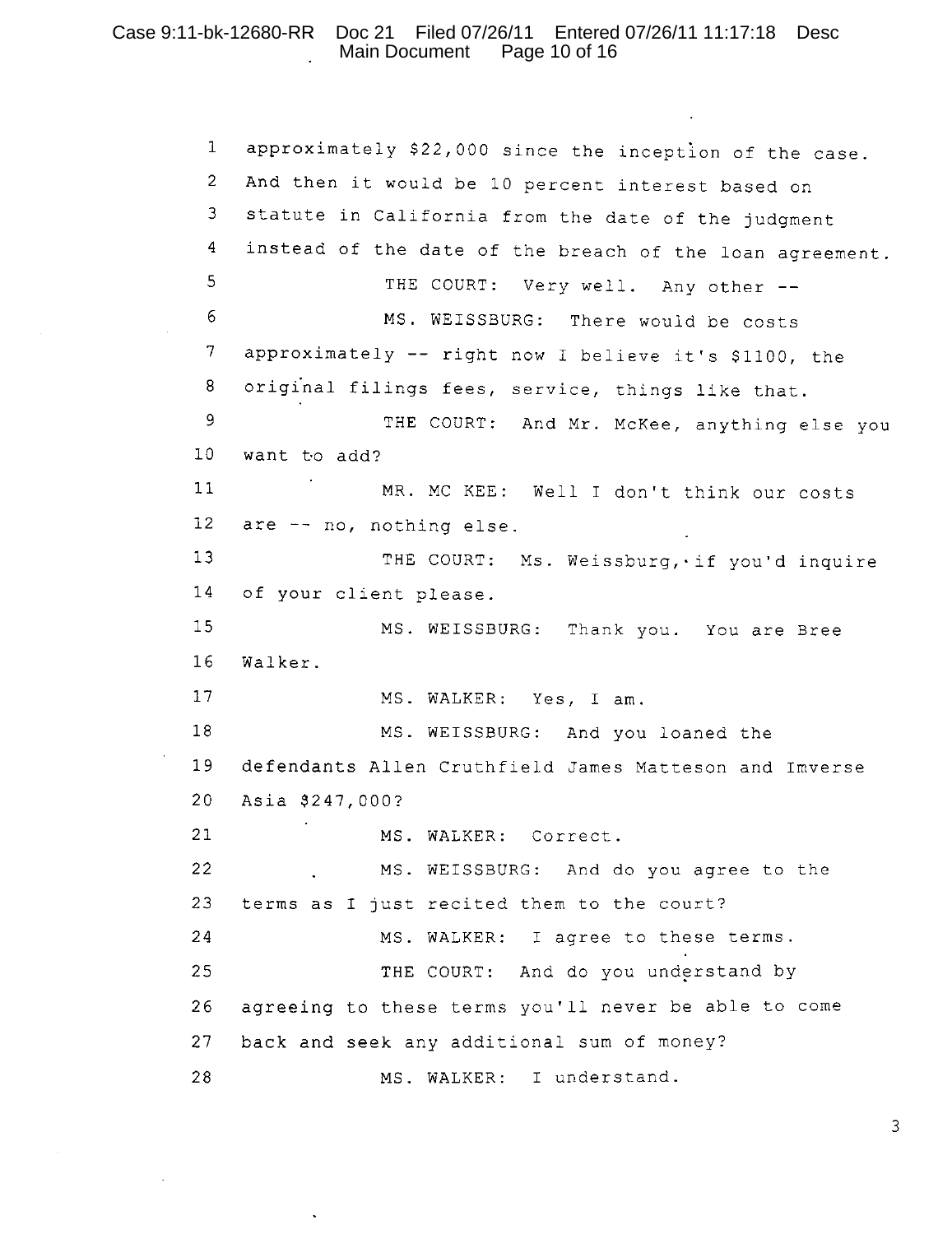## Case 9:11-bk-12680-RR Doc 21 Filed 07/26/11 Entered 07/26/11 11:17:18 Desc Main Document Page 11 of 16

 $\mathbf{1}$ THE COURT: And you've had a chance to  $\overline{2}$ discuss the matter with your attorney and she's 3 satisfied any questions that you have.  $\overline{4}$ MS. WALKER: She has.  $5^{\circ}$ THE COURT: Very well. Mr. McKee, if you  $6 \overline{6}$ would inquire please.  $\overline{7}$ MR. MC KEE: Well, we -- . 8 THE COURT: Let me just ask -- $\circ$ MR. MC KEE: We have discussed the terms of  $10<sub>1</sub>$ the settlement and you agree, both of you, each of you  $11$ agree to the settlement?  $12<sup>2</sup>$ MR. CRUTCHFIELD: Yes for ourselves and for  $13$ the company.  $14$ MR. MATTESON: I do agree. 15 THE COURT: It will be considered a  $16$ court-supervised settlement conditional in nature. Are  $17$ you going to put something in writing? 18 MS. WEISSBURG: Your Honor, I was going to 19 put this into an actual judgment, submit it to defense  $20<sub>o</sub>$ counsel for his approval as to form, not content because  $21$ the content is on the record. And then submit it to the 22 Court for signature, your Honor, at the conclusion of 23 the time period as specified. 24 THE COURT: It will be --25 MS. WEISSBURG: It will be deferred until 26 that period.  $27$ THE COURT: So all that will prepared is a 28 deferred judgement.

 $\overline{4}$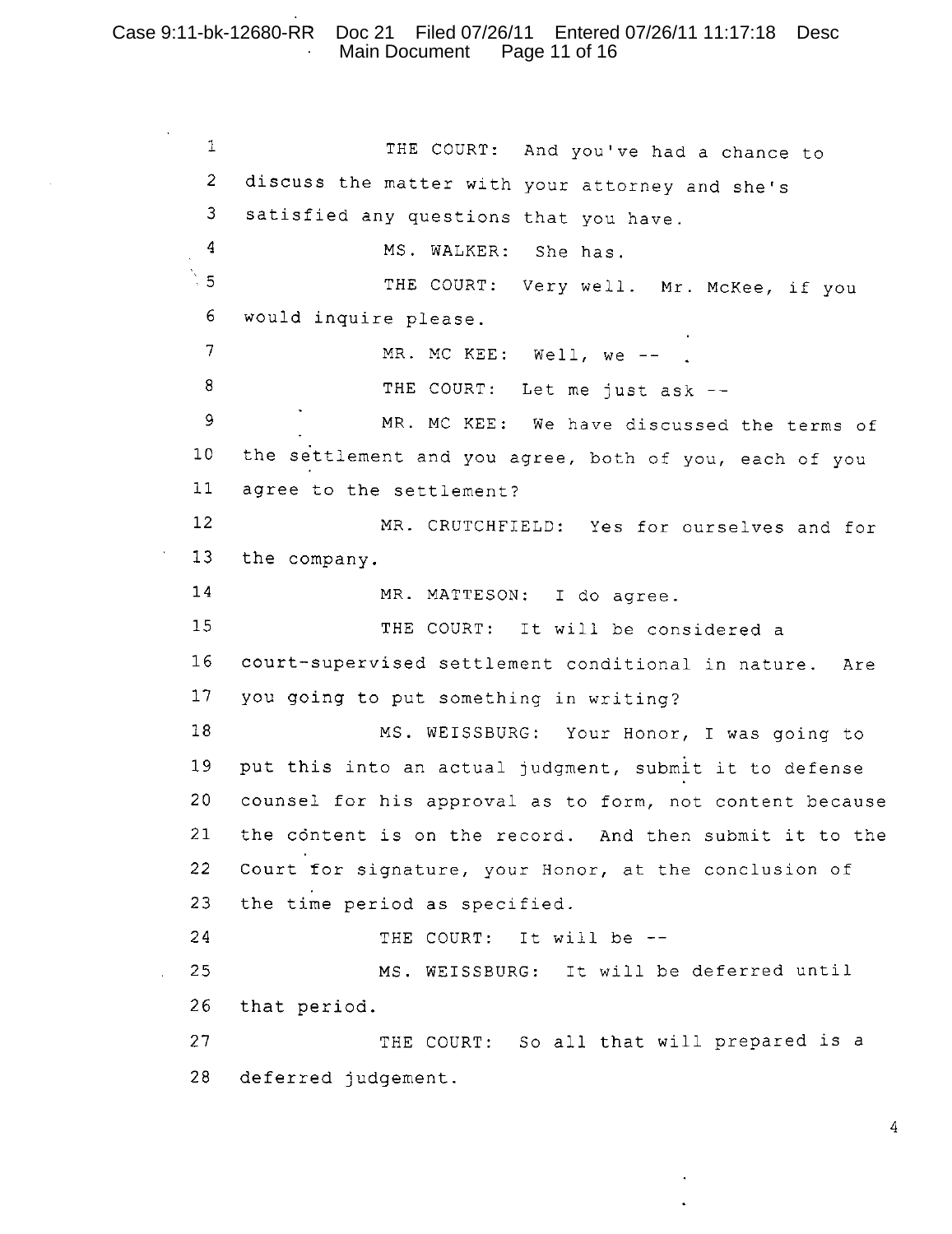#### Case 9:11-bk-12680-RR Doc 21 Filed 07/26/11 Entered 07/26/11 11:17:18 Desc Main Document Page 12 of 16

 $\mathbf 1$ MS. WEISSBURG: Right.  $\overline{2}$ THE COURT: And so words we're going to go ahead and put it on the case management calendar  $\mathbf{3}$ 120 days out. Because then we'll know dispositively 4 5 whether the 30-day extension applied. 6 MS. WEISSBURG: That's correct.  $7<sup>1</sup>$ THE COURT: So I'm going to put it on the 8 Court's case management calendar on Monday, June 6th, at 8:30 a.m. If the dismissal has been filed by that time, 9  $10<sub>1</sub>$ then no one need appear. On the other hand if there are  $11$ issues, then the parties will need to be present.  $12<sup>°</sup>$ THE CLERK: Shouldn't this be in department  $13$  $32$  $14$ THE COURT: He's Tuesday.  $15$ THE CLERK: Yes. 16 THE COURT: So instead of the 6th of June,  $17$ it would be the 7th. So June 7th at 8:30 a.m. That's in 18 Judge Anderle's department. 19 MR. MC KEE: So we need to come back? 20 THE COURT: If you don't pay and a dismissal is not on file, you'll have to make that appearance. 21 Ιf 22 the dismissal has been filed --23 MR. MC KEE: On June 7th, okay. 24 THE COURT: -- then no one need come. 25 MR. MC KEE: All right. 26 THE COURT: And your trial date of 1/25 of 27 2011 and any other date expect for the CMC are vacated. 28 MS. WEISSBURG: Thank you, your Honor.

5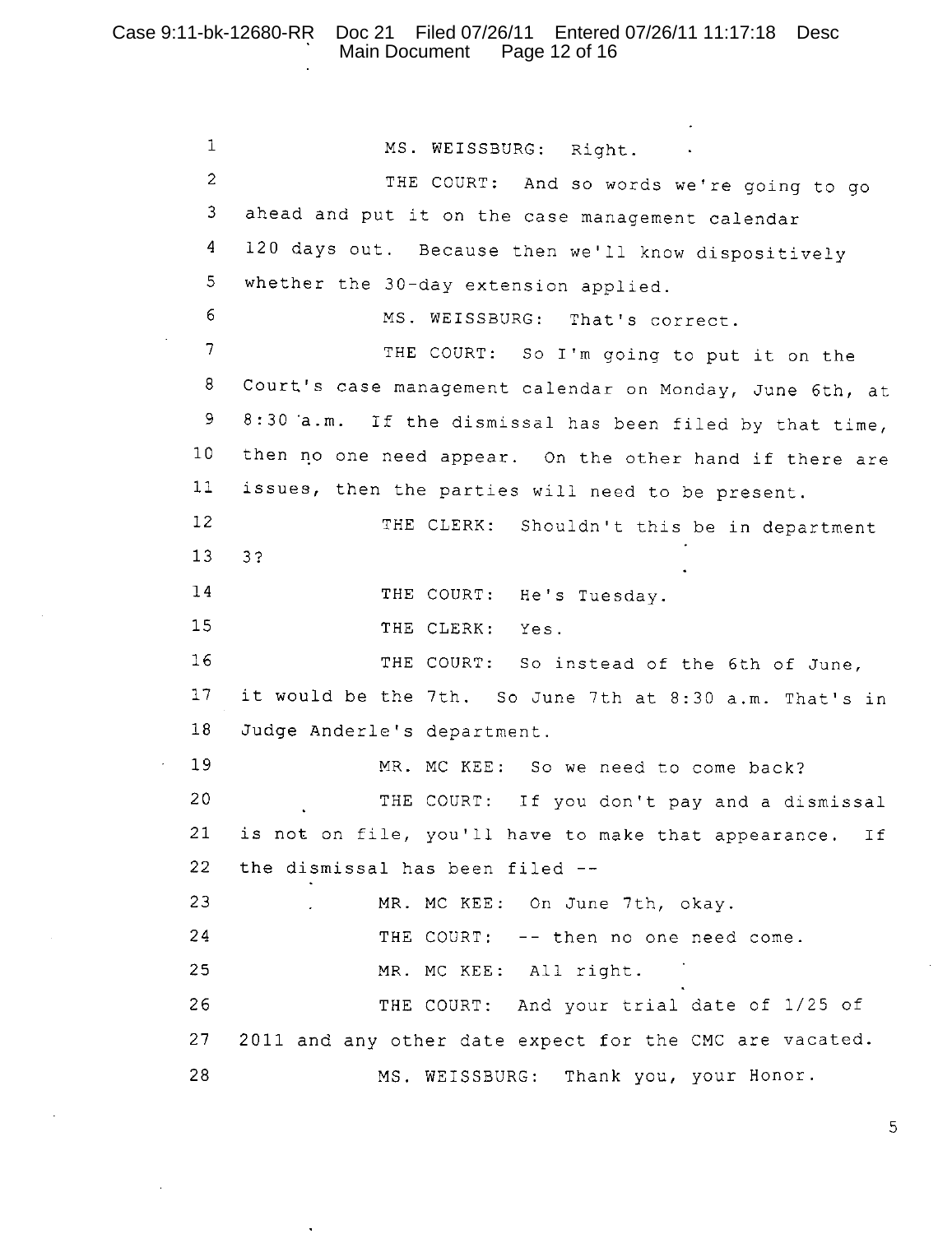# Case 9:11-bk-12680-RR Doc 21 Filed 07/26/11 Entered 07/26/11 11:17:18 Desc Main Document Page 13 of 16

| $\mathcal{A}^{\mathcal{A}}$ | $\mathbf 1$             | $\hat{\boldsymbol{\cdot} }$ |  | MR. MC KEE: Thank you. |           |                                           |  |
|-----------------------------|-------------------------|-----------------------------|--|------------------------|-----------|-------------------------------------------|--|
|                             | $\bar{z}$               |                             |  |                        |           | (Proceedings in the above-entitled matter |  |
|                             | $\mathfrak{Z}$          |                             |  | were concluded.)       |           |                                           |  |
|                             | $\overline{\mathbf{4}}$ |                             |  |                        | $--000--$ |                                           |  |
|                             | $\mathbf 5$             |                             |  |                        |           |                                           |  |
|                             | $\epsilon$              |                             |  |                        |           |                                           |  |
|                             | $\boldsymbol{7}$        |                             |  |                        |           |                                           |  |
|                             | $\bf 8$                 |                             |  |                        |           |                                           |  |
|                             | $\mathsf 9$             |                             |  |                        |           |                                           |  |
|                             | $1\,0$                  |                             |  |                        |           |                                           |  |
|                             | $11\,$                  |                             |  |                        |           |                                           |  |
|                             | $12\,$                  |                             |  |                        |           |                                           |  |
| $\epsilon$                  | $13$                    |                             |  |                        |           |                                           |  |
|                             | $1\,4$                  |                             |  |                        |           |                                           |  |
|                             | $15\,$                  |                             |  |                        |           |                                           |  |
|                             | $1\,6$                  |                             |  |                        |           |                                           |  |
|                             | $17\,$                  |                             |  |                        |           |                                           |  |
|                             | $1\,8$                  |                             |  |                        |           |                                           |  |
|                             | 19                      |                             |  |                        |           |                                           |  |
|                             | $2\,0$                  |                             |  |                        |           |                                           |  |
|                             | 21                      |                             |  |                        |           |                                           |  |
|                             | 22                      |                             |  |                        |           |                                           |  |
|                             | 23                      |                             |  |                        |           |                                           |  |
|                             | $2\sqrt{4}$             |                             |  |                        |           |                                           |  |
|                             | $2\sqrt{5}$             |                             |  |                        |           |                                           |  |
|                             | 26                      |                             |  |                        |           |                                           |  |
|                             | $27\,$                  |                             |  |                        |           |                                           |  |
|                             | $2\,8$                  |                             |  |                        |           |                                           |  |
|                             |                         |                             |  |                        |           |                                           |  |

 $\sim 10^{-1}$ 

 $\sim 100$  $\ddot{\phantom{a}}$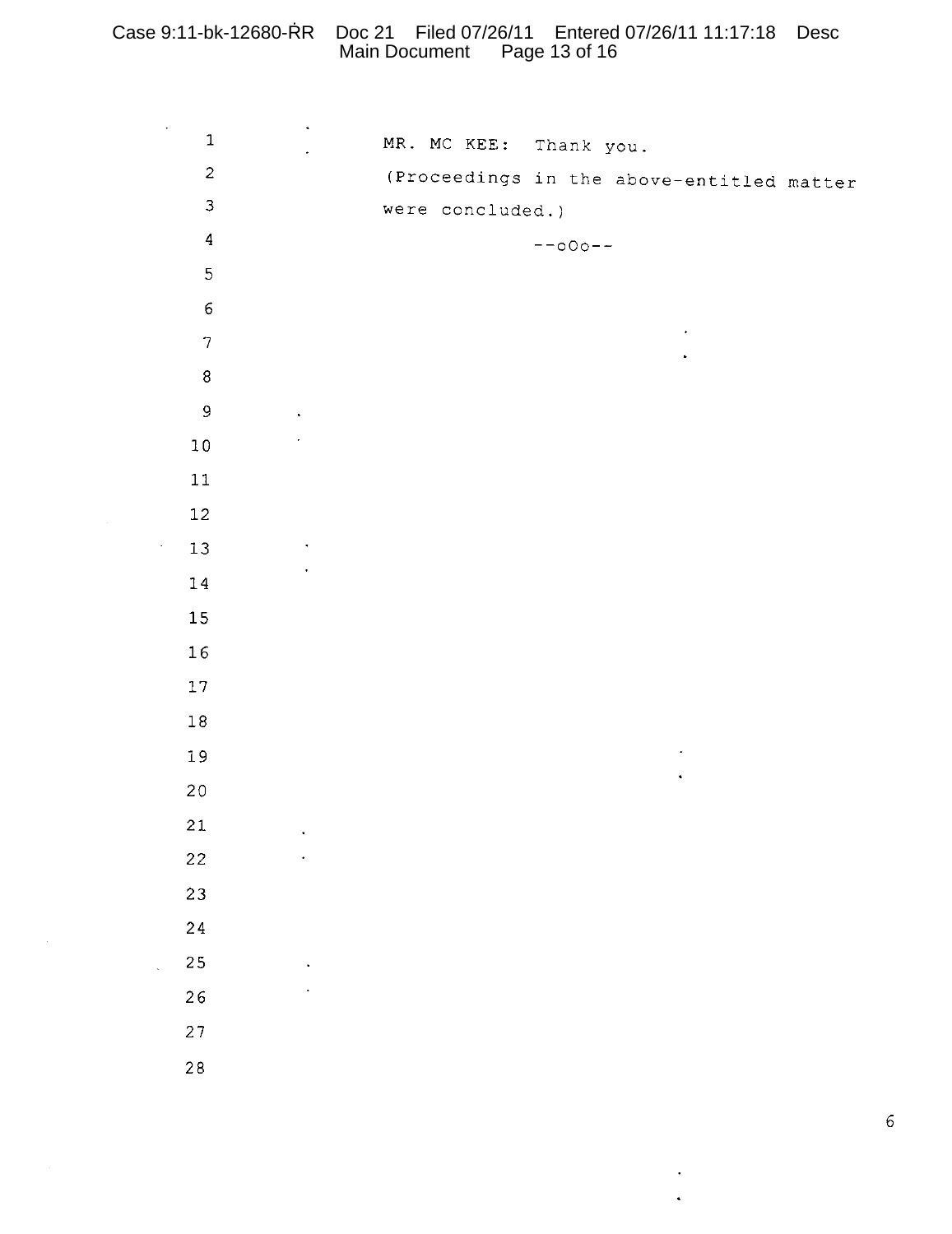# Case 9:11-bk-12680-RR Doc 21 Filed 07/26/11 Entered 07/26/11 11:17:18 Desc Main Document Page 14 of 16

 $\bar{z}$ 

 $\cdot$ 

 $\ddot{\phantom{a}}$ 

| 1               | REPORTER'S CERTIFICATE                                   |
|-----------------|----------------------------------------------------------|
| $\overline{2}$  |                                                          |
| 3               | BREE WALKER,                                             |
| $\overline{4}$  | Petitioner,<br>$-vs-$<br>Case No. 1340456                |
| 5               | IMVERSE ASIA INC et al,<br>Respondents.                  |
| 6               |                                                          |
| 7               | I, SHELLEY HOUCHENS, CSR, Official Reporter of           |
| 8               | the above-entitled court, do hereby certify:             |
| 9               | That I am a Certified Shorthand Reporter of the          |
| 10              | State of California, duly licensed to practice; that I   |
| 11              | did report in Stenotype oral proceedings had upon        |
| 12              | hearing of the aforementioned cause at the time and      |
| 13              | place hereinbefore set forth; that the foregoing pages   |
| 14              | numbered 1 through 6, inclusive, constitute to the best  |
| 15 <sub>1</sub> | of my knowledge and belief a full, true, and correct     |
| 16              | computer-aided transcription from my said shorthand      |
| 17              | notes so taken for the date of Friday, January 14, 2011. |
| 18              | Dated at Santa Barbara, California, this 23rd day        |
| 19              | of January, 2011.                                        |
| 20              |                                                          |
| 21              |                                                          |
| 22              |                                                          |
| 23              |                                                          |
| 24              | CSR,                                                     |
| 25              | Official Reporter, CSR No. 13227                         |
| 26              |                                                          |
| 27              |                                                          |
| 28              |                                                          |

 $\epsilon$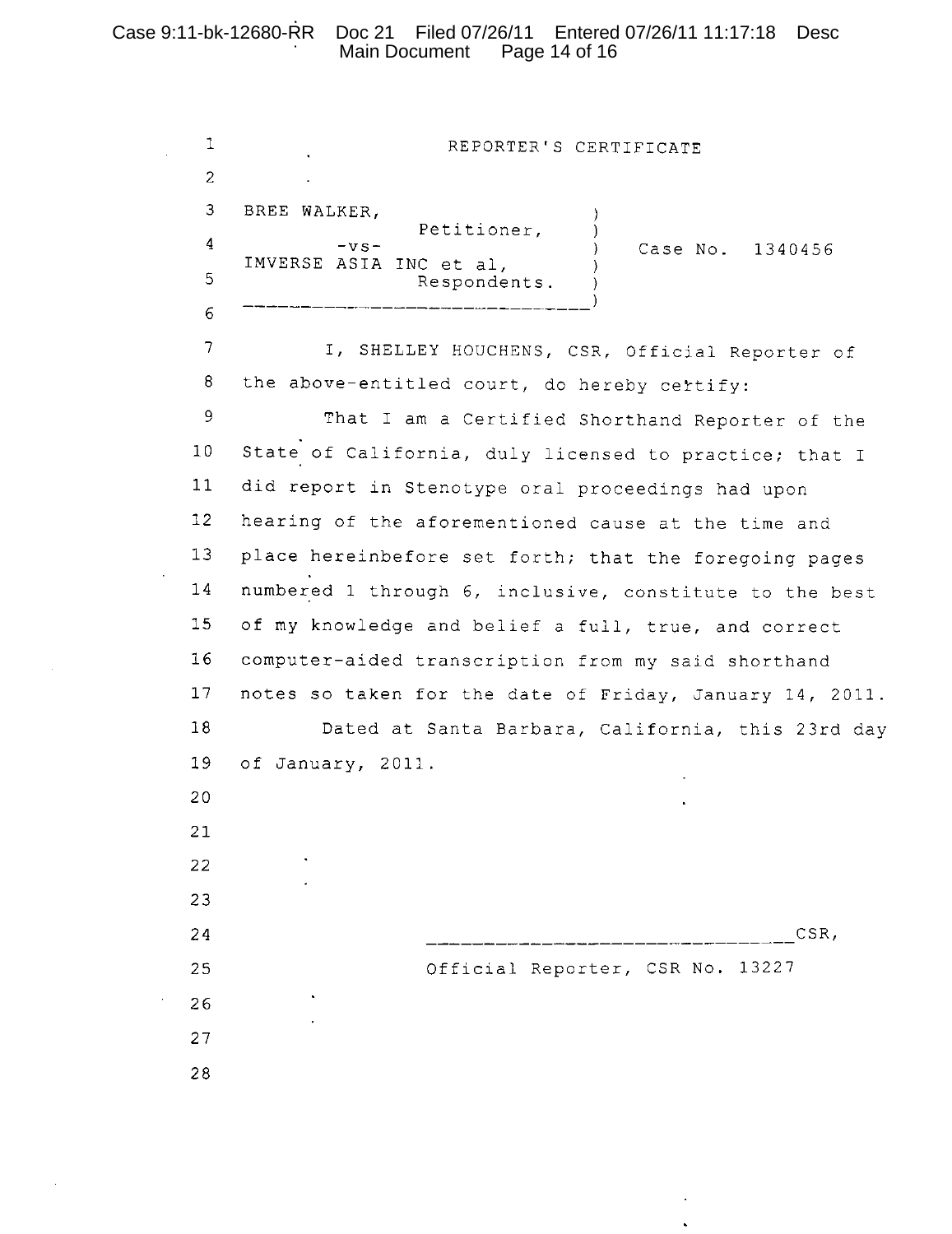FORM B104 (08/07)

| ADVERSARY PROCEEDING COVER SHEET<br>(Instructions on Page 2)                                                                                                                                                        | ADVERSARY PROCEEDING NUMBER<br>(Court Use Only)                                                                                                                                                                                                                                                                                                                                                                                          |
|---------------------------------------------------------------------------------------------------------------------------------------------------------------------------------------------------------------------|------------------------------------------------------------------------------------------------------------------------------------------------------------------------------------------------------------------------------------------------------------------------------------------------------------------------------------------------------------------------------------------------------------------------------------------|
|                                                                                                                                                                                                                     |                                                                                                                                                                                                                                                                                                                                                                                                                                          |
| <b>PLAINTIFFS</b><br>Bree Walker Lampley                                                                                                                                                                            | <b>DEFENDANTS</b><br>James Grover Mateson<br><b>JUL 26 2011</b>                                                                                                                                                                                                                                                                                                                                                                          |
| ATTORNEYS (Firm Name, Address, and Telephone No.)<br>Diane B. Weissburg, Esq<br>4724 La Villa Marina, #J, Marina del Rey, CA 90292<br>(310) 577-0871                                                                | <b>ATTORNEYS (If Known)</b><br>Richard Hall, Esq.<br>CLERK, U.S. C. PKRUPTCY COURT<br>CENTRAL DISTRICT OF CALIFORNIA<br>POB 237, Auburn, CA 95604<br>Deputy Clerk<br>(530) 888-7100                                                                                                                                                                                                                                                      |
| PARTY (Check One Box Only)<br>U.S. Trustee/Bankruptcy Admin<br>$\square$ Debtor                                                                                                                                     | PARTY (Check One Box Only)<br>D U.S. Trustee/Bankruptcy Admin<br>Zi Debtor                                                                                                                                                                                                                                                                                                                                                               |
| $\Box$ Other<br><b>Z</b> Creditor                                                                                                                                                                                   | □ Other<br>□ Creditor                                                                                                                                                                                                                                                                                                                                                                                                                    |
| □ Trustee                                                                                                                                                                                                           | $\Box$ Trustee                                                                                                                                                                                                                                                                                                                                                                                                                           |
| CAUSE OF ACTION (WRITE A BRIEF STATEMENT OF CAUSE OF ACTION, INCLUDING ALL U.S. STATUTES INVOLVED)<br>due to the conduct of the parties. Code Sections 11 U.S.C, 523 et seq.; 523(a)(6); 523(a)(2); and 523 (a)(4). | Fraud, Fraudulent Breach of Written Settlement Agreement; Judgment. for 270,000.00D. Debtors settlement agreement was based<br>on actual fraud cause of action. Settlement agreement in open court specifically precluded debt being discharge in Bankruptcy Court,<br><b>NATURE OF SUIT</b><br>(Number up to five (5) boxes starting with lead cause of action as 1, first alternative cause as 2, second alternative cause as 3, etc.) |
| FRBP 7001(1) - Recovery of Money/Property                                                                                                                                                                           | FRBP 7001(6) - Dischargeability (continued)                                                                                                                                                                                                                                                                                                                                                                                              |
| 11-Recovery of money/property - §542 turnover of property                                                                                                                                                           | 61-Dischargeability - §523(a)(5), domestic support<br>14_68-Dischargeability - §523(a)(6), willful and malicious injury                                                                                                                                                                                                                                                                                                                  |
| 12-Recovery of money/property - §547 preference                                                                                                                                                                     | 63-Dischargeability - §523(a)(8), student loan                                                                                                                                                                                                                                                                                                                                                                                           |
| 13-Recovery of money/property - §548 fraudulent transfer                                                                                                                                                            | 64-Dischargeability - §523(a)(15), divorce or separation obligation<br>(other than domestic support)                                                                                                                                                                                                                                                                                                                                     |
| [3.] 14-Recovery of money/property - other                                                                                                                                                                          | 2  <br>65-Dischargeability - other                                                                                                                                                                                                                                                                                                                                                                                                       |
| FRBP 7001(2) - Validity, Priority or Extent of Lien                                                                                                                                                                 | FRBP 7001(7) - Injunctive Relief                                                                                                                                                                                                                                                                                                                                                                                                         |
| 21-Validity, priority or extent of lien or other interest in property                                                                                                                                               | 71-Injunctive relief - imposition of stay<br>72-Injunctive relief - other                                                                                                                                                                                                                                                                                                                                                                |
| FRBP 7001(3) - Approval of Sale of Property                                                                                                                                                                         |                                                                                                                                                                                                                                                                                                                                                                                                                                          |
| 31-Approval of sale of property of estate and of a co-owner - §363(h)                                                                                                                                               | FRBP 7001(8) Subordination of Claim or Interest<br>81-Subordination of claim or interest                                                                                                                                                                                                                                                                                                                                                 |
| FRBP 7001(4) - Objection/Revocation of Discharge                                                                                                                                                                    |                                                                                                                                                                                                                                                                                                                                                                                                                                          |
| 41-Objection / revocation of discharge - $\S727(c)$ , (d), (e)                                                                                                                                                      | <b>FRBP 7001(9) Declaratory Judgment</b><br>91-Declaratory judgment                                                                                                                                                                                                                                                                                                                                                                      |
| <b>FRBP 7001(5) - Revocation of Confirmation</b><br>51-Revocation of confirmation                                                                                                                                   | FRBP 7001(10) Determination of Removed Action<br>01-Determination of removed claim or cause                                                                                                                                                                                                                                                                                                                                              |
| FRBP 7001(6) - Dischargeability                                                                                                                                                                                     |                                                                                                                                                                                                                                                                                                                                                                                                                                          |
| 66-Dischargeability - §523(a)(1),(14),(14A) priority tax claims                                                                                                                                                     | Other<br>SS-SIPA Case - 15 U.S.C. §§78aaa et.seq.                                                                                                                                                                                                                                                                                                                                                                                        |
| 四<br>62-Dischargeability - §523(a)(2), false pretenses, false                                                                                                                                                       | 02-Other (e.g. other actions that would have been brought in state<br>court if unrelated to bankruptcy case)                                                                                                                                                                                                                                                                                                                             |
| representation, actual fraud                                                                                                                                                                                        |                                                                                                                                                                                                                                                                                                                                                                                                                                          |
| \$7-Dischargeability - §523(a)(4), fraud as fiduciary, embezzlement,                                                                                                                                                |                                                                                                                                                                                                                                                                                                                                                                                                                                          |
| larceny<br>(continued next column)                                                                                                                                                                                  |                                                                                                                                                                                                                                                                                                                                                                                                                                          |
|                                                                                                                                                                                                                     | Check if this is asserted to be a class action under FRCP 23<br>□                                                                                                                                                                                                                                                                                                                                                                        |
| Check if this case involves a substantive issue of state law<br>U<br>Check if a jury trial is demanded in complaint<br>⊔                                                                                            | Demand \$ 270,000.00                                                                                                                                                                                                                                                                                                                                                                                                                     |

 $\ddot{\phantom{a}}$